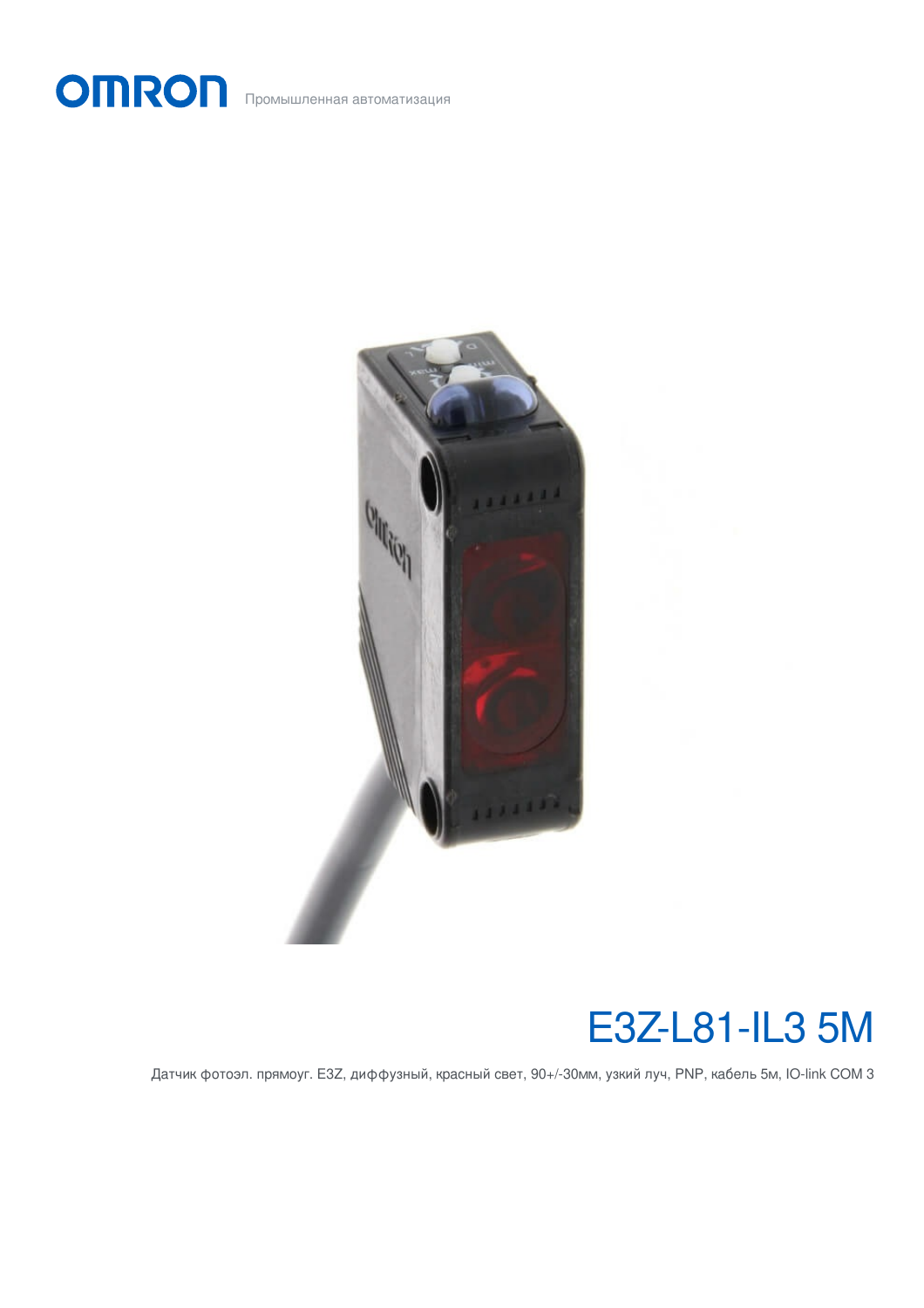## Технические характеристики

| <b>Shape</b>              | Cuboid                     |
|---------------------------|----------------------------|
| <b>Sensing method</b>     | Diffuse reflective         |
| <b>Sensing distance</b>   | 90 mm                      |
| Sensing distance (min.)   | 60 mm                      |
| <b>Setting method</b>     | IO-Link, Manual adjustment |
| <b>Connection method</b>  | Cable                      |
| <b>Cable length</b>       | 5m                         |
| <b>Output type</b>        | IO-Link, PNP               |
| <b>Operation mode</b>     | Dark-ON, Light-ON          |
| <b>IO-Link baud rate</b>  | COM3 (230.4 kbps)          |
| <b>Response time</b>      | 1 <sub>ms</sub>            |
| <b>Material housing</b>   | PBT                        |
| <b>Thread size</b>        | Other                      |
| Width                     | 10.8 mm                    |
| Height                    | 31 mm                      |
| <b>Depth</b>              | 20 mm                      |
| Type of light             | Polarity free red light    |
| Spot size                 | $2.5$ mm                   |
| Power supply voltage      | 10-30 V                    |
| <b>Features</b>           | Narrow beam                |
| Degree of protection (IP) | IP67                       |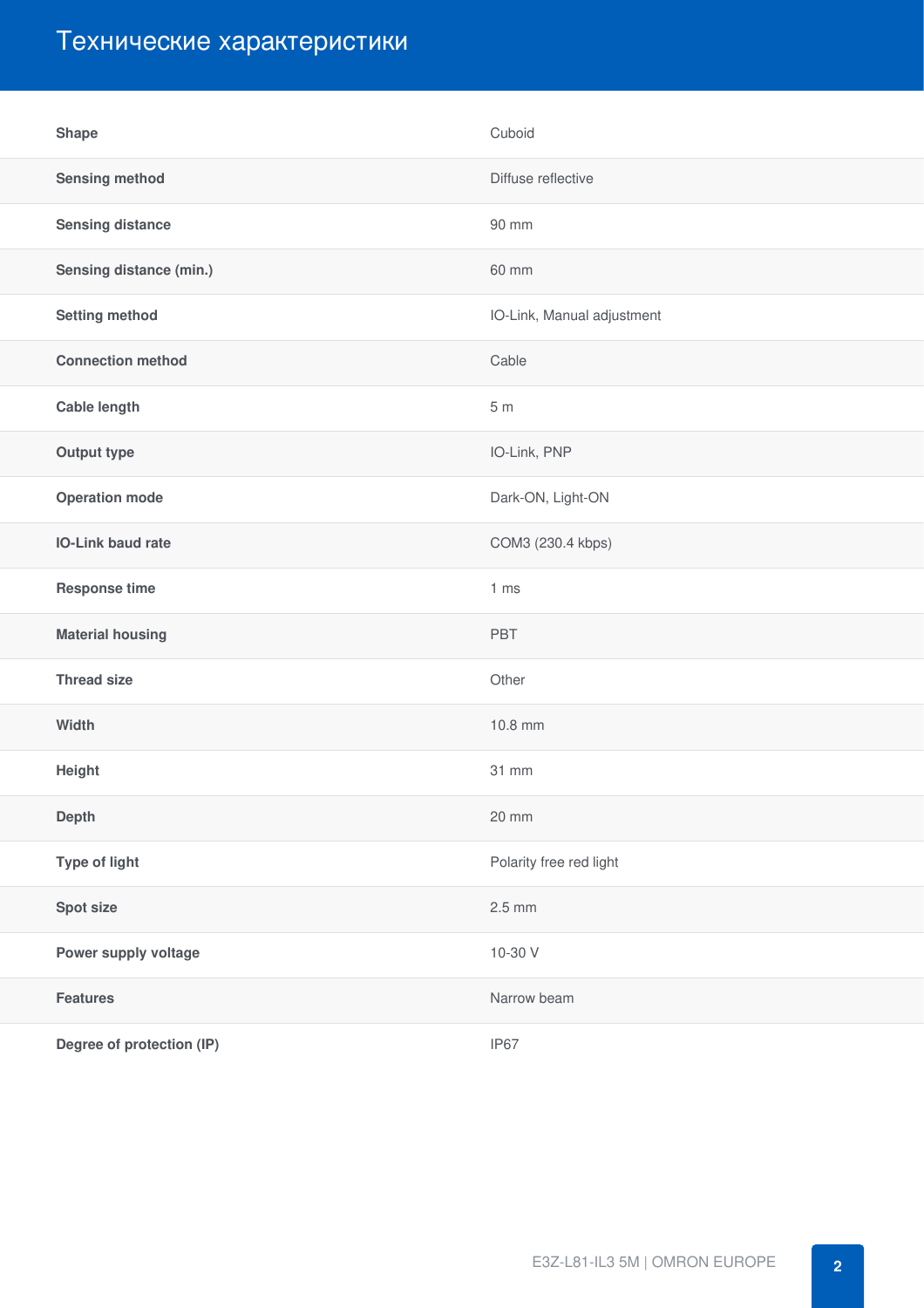## Дополнительные принадлежности

| E39-L104 | Mounting bracket for E3Z sensor, standard, vertical mounting  |
|----------|---------------------------------------------------------------|
| E39-L142 | Mounting Bracket, protective side wall (for E3Z)              |
| E39-L144 | Sensor mounting Bracket, Protective bracket for E3Z pre-wired |
| E39-L150 | Sensor mounting Bracket for E3Z, 100mm high post              |
| E39-L151 | Sensor mounting Bracket, for E3Z, 200mm high post             |
| E39-L153 | Mounting bracket for E3Z sensor, L shape, for prewired        |
| E39-L43  | Mounting bracket for E3Z sensor, side mounting                |
| E39-L44  | Mounting bracket for E3Z sensor, rear mounting                |
| E39-L98  | Protective metal cover for E3S-A/E3Z vertical sensor          |